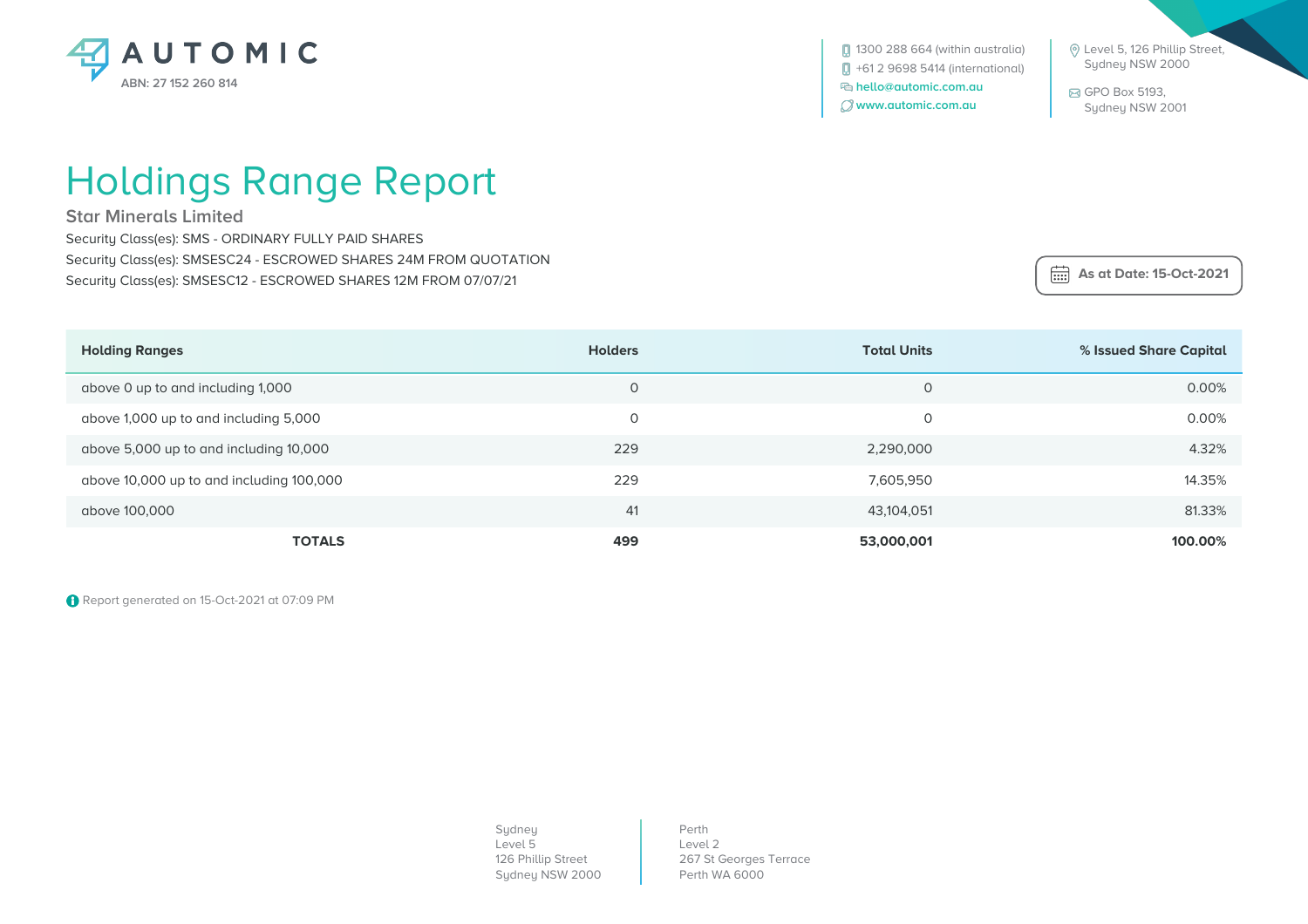

**[**] 1300 288 664 (within australia) +61 2 9698 5414 (international)  **hello@automic.com.au www.automic.com.au**

 Level 5, 126 Phillip Street, Sydney NSW 2000

 GPO Box 5193, Sydney NSW 2001

## Top Holders Grouped Report

**Star Minerals Limited**

Security Class(es): SMS - ORDINARY FULLY PAID SHARES Security Class(es): SMSESC24 - ESCROWED SHARES 24M FROM QUOTATION Security Class(es): SMSESC12 - ESCROWED SHARES 12M FROM 07/07/21 Display Top: 20

 **As at Date: 15-Oct-2021**

| <b>Position</b> | <b>Holder Name</b>                                                    | <b>Holding</b> | %IC    |
|-----------------|-----------------------------------------------------------------------|----------------|--------|
|                 | <b>BRYAH RESOURCES LIMITED</b>                                        | 11,000,000     | 20.75% |
| 2               | CS FOURTH NOMINEES PTY LIMITED<br><settlement a="" c=""></settlement> | 8,100,000      | 15.28% |
| 3               | MAGNOLIA ABSOLUTE RETURN FUND II PTY LTD                              | 4,400,000      | 8.30%  |
| 4               | <b>JALIEN PTY LTD</b>                                                 | 2,750,000      | 5.19%  |
| 5               | <b>RILUKIN HOLDINGS PTY LTD</b>                                       | 2,500,000      | 4.72%  |
| 6               | MR VINCENT JAMES ALGAR                                                | 2,000,000      | 3.77%  |
| $\overline{7}$  | SRSHGS PTY LTD<br><srs a="" c="" family=""></srs>                     | 1,800,001      | 3.40%  |
| 8               | VALAS INVESTMENTS PTY LTD                                             | 1,500,000      | 2.83%  |
| $9$             | PINNY PTY LTD                                                         | 750,000        | 1.42%  |
| 10              | PET FC PTY LTD<br><pet account="" fc=""></pet>                        | 700,000        | 1.32%  |
| 11              | <b>IMPACT DRILLING SERVICES PTY LTD</b>                               | 600,000        | 1.13%  |
| 12              | <b>CRAIG STRANGER</b>                                                 | 500,000        | 0.94%  |

Sydney Level 5 126 Phillip Street Sydney NSW 2000

Perth Level 2 267 St Georges Terrace Perth WA 6000